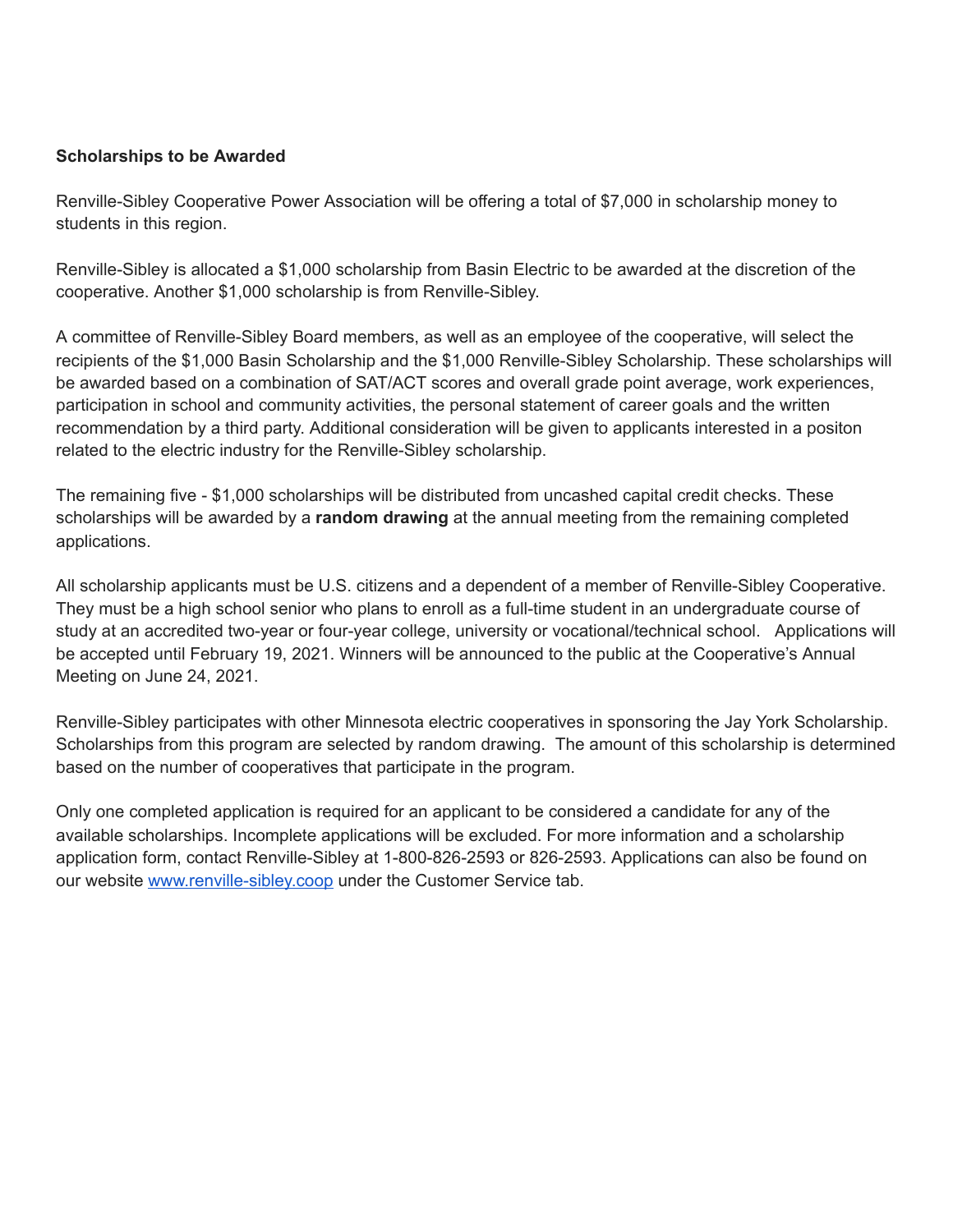### *Renville-Sibley Cooperative Power Scholarship Program Application*

*(Available to High School Senior's only)*

|                                                 | $$ (last) | (first                                                                                    |  |
|-------------------------------------------------|-----------|-------------------------------------------------------------------------------------------|--|
| 3. Student is a a) ______ Dependent of a Member |           | b) _____ Dependent of a Renville-Sibley Employee                                          |  |
|                                                 |           |                                                                                           |  |
|                                                 |           |                                                                                           |  |
|                                                 |           |                                                                                           |  |
|                                                 |           |                                                                                           |  |
|                                                 |           | 8. Name and mailing address of accredited school you will attend in the fall of the year: |  |
|                                                 |           |                                                                                           |  |
| Student's Signature (required)                  |           | Date                                                                                      |  |
| Parent's Signature (required)                   |           | Date                                                                                      |  |
| 2021 to:                                        |           | Return this application along with required documents by Friday, February 19,             |  |

Renville-Sibley Cooperative Power Association Attn: Scholarship Committee PO Box 68 / 103 Oak St. Danube, MN 56230

**For more information, call us at (320) 826-2593 or toll-free 800-826-2593 (MN & SD).**